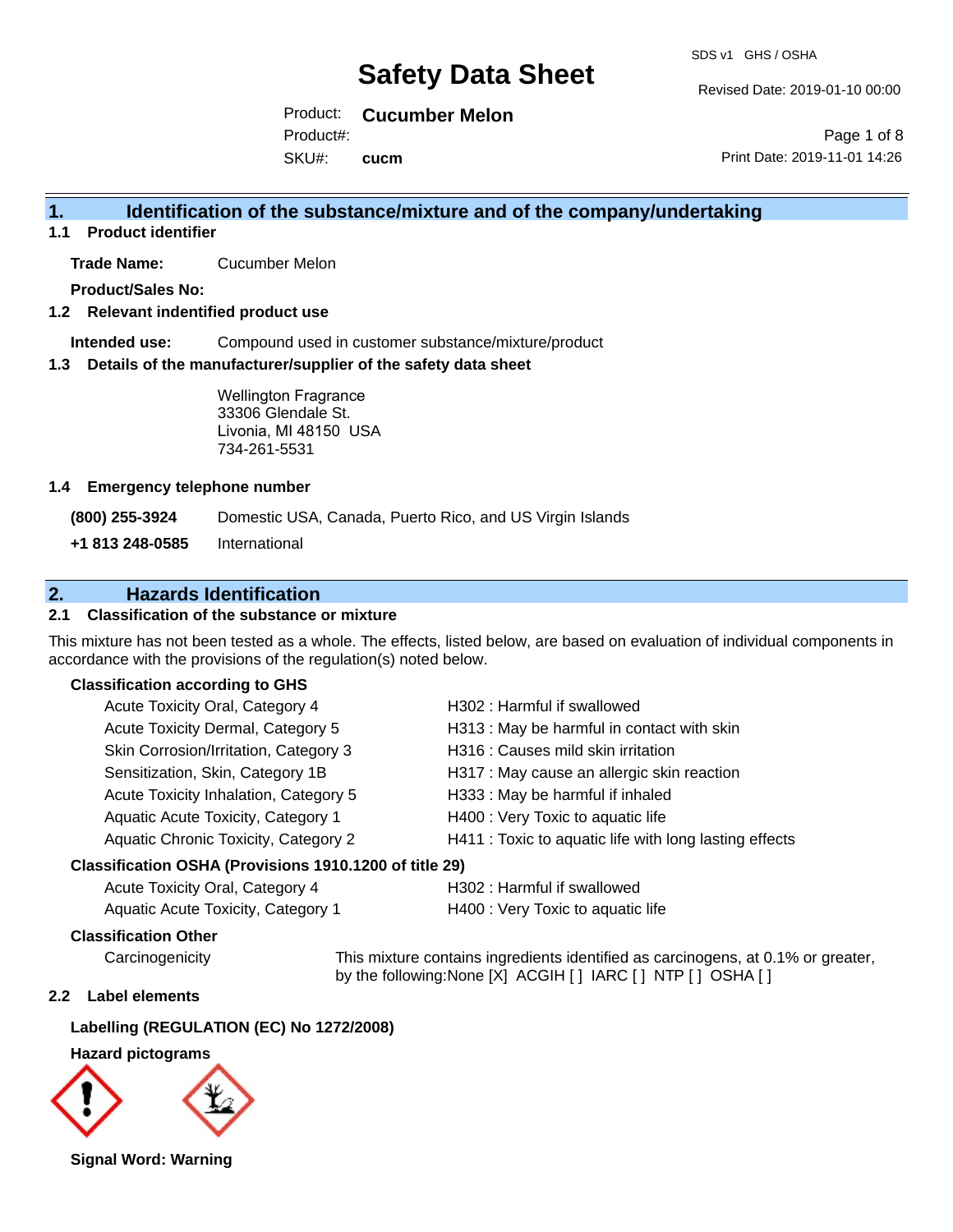#### Revised Date: 2019-01-10 00:00

#### Product: **Cucumber Melon**

Product#:

SKU#: **cucm**

Page 2 of 8 Print Date: 2019-11-01 14:26

| <b>Hazard statments</b>         |                                                                                          |
|---------------------------------|------------------------------------------------------------------------------------------|
| H302                            | Harmful if swallowed                                                                     |
| H313                            | May be harmful in contact with skin                                                      |
| H316                            | Causes mild skin irritation                                                              |
| H317                            | May cause an allergic skin reaction                                                      |
| H333                            | May be harmful if inhaled                                                                |
| H400                            | Very Toxic to aquatic life                                                               |
| H411                            | Toxic to aquatic life with long lasting effects                                          |
| <b>Precautionary Statements</b> |                                                                                          |
| <b>Prevention:</b>              |                                                                                          |
| P <sub>264</sub>                | Wash hands thoroughly after handling                                                     |
| P <sub>270</sub>                | Do not eat, drink or smoke when using this product                                       |
| P272                            | Contaminated work clothing should not be allowed out of the workplace                    |
| P <sub>273</sub>                | Avoid release to the environment                                                         |
| <b>Response:</b>                |                                                                                          |
| $P301 + P312 + P330$            | IF SWALLOWED: Call a POISON CENTER or doctor/physician if you feel unwell Rinse<br>mouth |
| $P302 + P352$                   | IF ON SKIN: Wash with soap and water                                                     |
| $P304 + P312$                   | IF INHALED: Call a POISON CENTER or doctor/physician if you feel unwell                  |
| $P333 + P313$                   | If skin irritation or a rash occurs: Get medical advice/attention                        |
| P363                            | Wash contaminated clothing before reuse                                                  |
| P391                            | <b>Collect Spillage</b>                                                                  |
| 2.3<br><b>Other Hazards</b>     |                                                                                          |

**no data available**

### **3. Composition/Information on Ingredients**

#### **3.1 Mixtures**

This product is a complex mixture of ingredients, which contains among others the following substance(s), presenting a health or environmental hazard within the meaning of the UN Globally Harmonized System of Classification and Labeling of Chemicals (GHS):

| CAS#<br>Ingredient         | EC#       | Conc.<br>Range | <b>GHS Classification</b>          |  |
|----------------------------|-----------|----------------|------------------------------------|--|
| 120-51-4                   | 204-402-9 | $60 - 70%$     | H302; H313; H400; H411             |  |
| <b>Benzyl Benzoate</b>     |           |                |                                    |  |
| 24851-98-7                 | 246-495-9 | $5 - 10 \%$    | H402                               |  |
| Methyldihydrojasmonate     |           |                |                                    |  |
| 103-95-7                   | 203-161-7 | $2 - 5 \%$     | H227; H303; H315; H317; H401; H412 |  |
| Cyclamen Aldehyde          |           |                |                                    |  |
| 140-11-4                   | 205-399-7 | $2 - 5%$       | H303: H401: H412                   |  |
| Benzyl acetate             |           |                |                                    |  |
| 103-60-6                   | 203-127-1 | $2 - 5%$       | H316                               |  |
| 2-Phenoxyethyl isobutyrate |           |                |                                    |  |
|                            |           |                |                                    |  |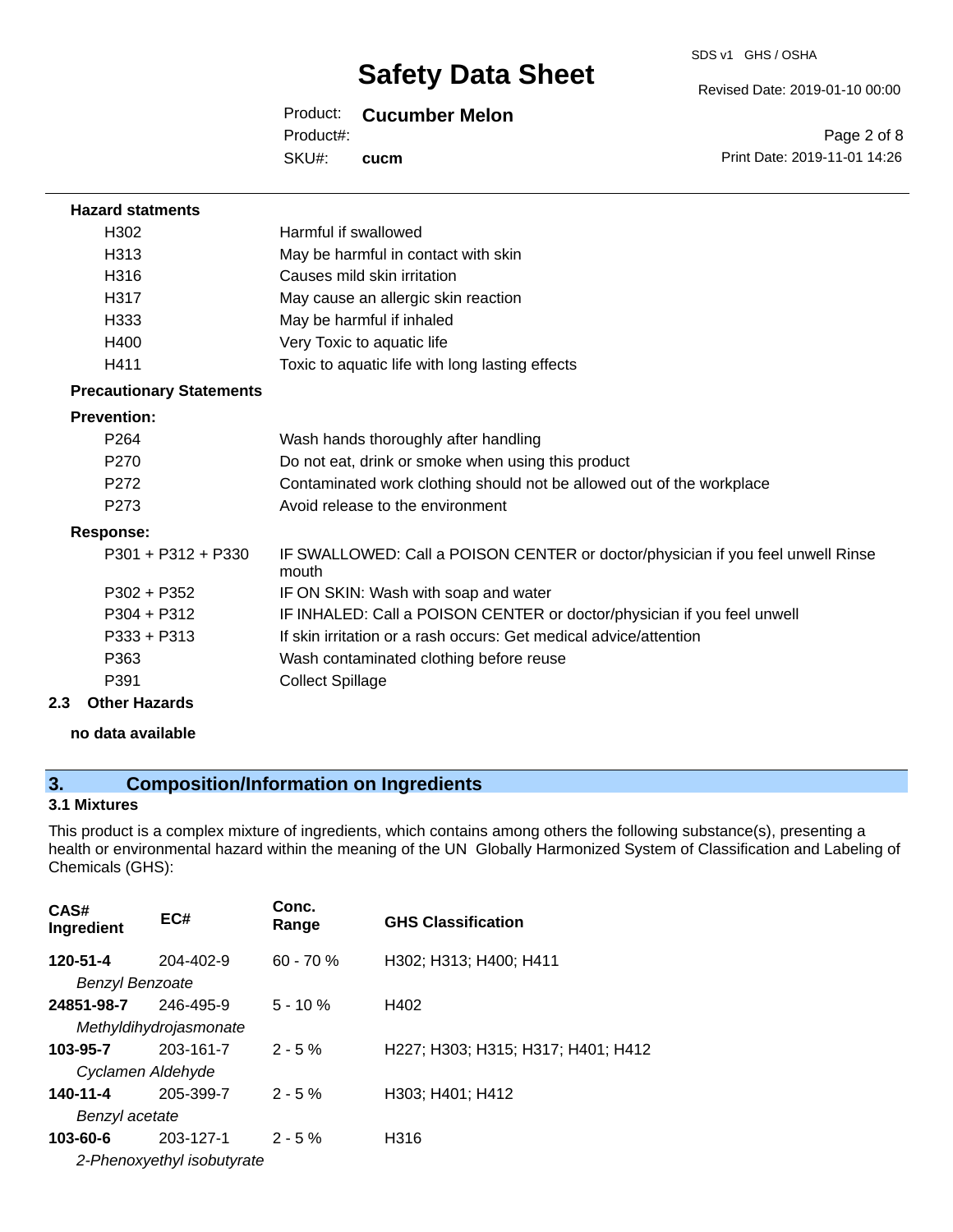SDS v1 GHS / OSHA

Revised Date: 2019-01-10 00:00

### Product: **Cucumber Melon**

Product#:

SKU#: **cucm**

#### Page 3 of 8 Print Date: 2019-11-01 14:26

| CAS#<br>Ingredient     | EC#                             | Conc.<br>Range | <b>GHS Classification</b>          |
|------------------------|---------------------------------|----------------|------------------------------------|
| 115-95-7               | 204-116-4                       | $2 - 5%$       | H227; H315; H317; H320; H402       |
| <b>Linalyl Acetate</b> |                                 |                |                                    |
| 122-63-4               | 204-559-3                       | $2 - 5%$       | H303; H401                         |
| Benzyl propionate      |                                 |                |                                    |
| 88-41-5                | 201-828-7                       | $2 - 5%$       | H227; H303; H316; H401; H411       |
|                        | 2-t-Butylcyclohexyl acetate     |                |                                    |
| 54830-99-8             | 259-367-2                       | $1 - 2%$       | H303; H316; H402                   |
|                        | Acetoxydihydrodicyclopentadiene |                |                                    |
| 1222-05-5              | 214-946-9                       | $1 - 2%$       | H316; H400; H410                   |
|                        | Hexamethylindanopyran           |                |                                    |
| $98 - 55 - 5$          | 202-680-6                       | $1 - 2%$       | H227; H303; H315; H319; H401       |
| <b>Terpineol</b>       |                                 |                |                                    |
| 78-70-6                | 201-134-4                       | $1 - 2%$       | H227; H303; H315; H317; H319; H402 |
| Linalool               |                                 |                |                                    |
| 105-95-3               | 203-347-8                       | $1 - 2%$       | H401                               |
| Ethylene brassylate    |                                 |                |                                    |

See Section 16 for full text of GHS classification codes

See Section 16 for full text of GHS classification codes which where not shown in section 2

Total Hydrocarbon Content (%  $w/w$ ) = 0.00

| 4.<br><b>First Aid Measures</b>                                                   |                                                                                                               |  |  |
|-----------------------------------------------------------------------------------|---------------------------------------------------------------------------------------------------------------|--|--|
| <b>Description of first aid measures</b><br>4.1                                   |                                                                                                               |  |  |
| Inhalation:                                                                       | Remove from exposure site to fresh air and keep at rest.<br>Obtain medical advice.                            |  |  |
| <b>Eye Exposure:</b>                                                              | Flush immediately with water for at least 15 minutes.<br>Contact physician if symptoms persist.               |  |  |
| <b>Skin Exposure:</b>                                                             | Remove contaminated clothes. Wash thoroughly with water (and soap).<br>Contact physician if symptoms persist. |  |  |
| Ingestion:                                                                        | Rinse mouth with water and obtain medical advice.                                                             |  |  |
| Most important symptoms and effects, both acute and delayed<br>4.2                |                                                                                                               |  |  |
| Symptoms:                                                                         | no data available                                                                                             |  |  |
| Risks:                                                                            | Refer to Section 2.2 "Hazard Statements"                                                                      |  |  |
| Indication of any immediate medical attention and special treatment needed<br>4.3 |                                                                                                               |  |  |
| Treatment:                                                                        | Refer to Section 2.2 "Response"                                                                               |  |  |

| 5. | <b>Fire-Fighting measures</b> |
|----|-------------------------------|
|    |                               |

## **5.1 Extinguishing media**

| Suitable:  | Carbon dioxide (CO2), Dry chemical, Foam          |
|------------|---------------------------------------------------|
| Unsuitable | Do not use a direct water jet on burning material |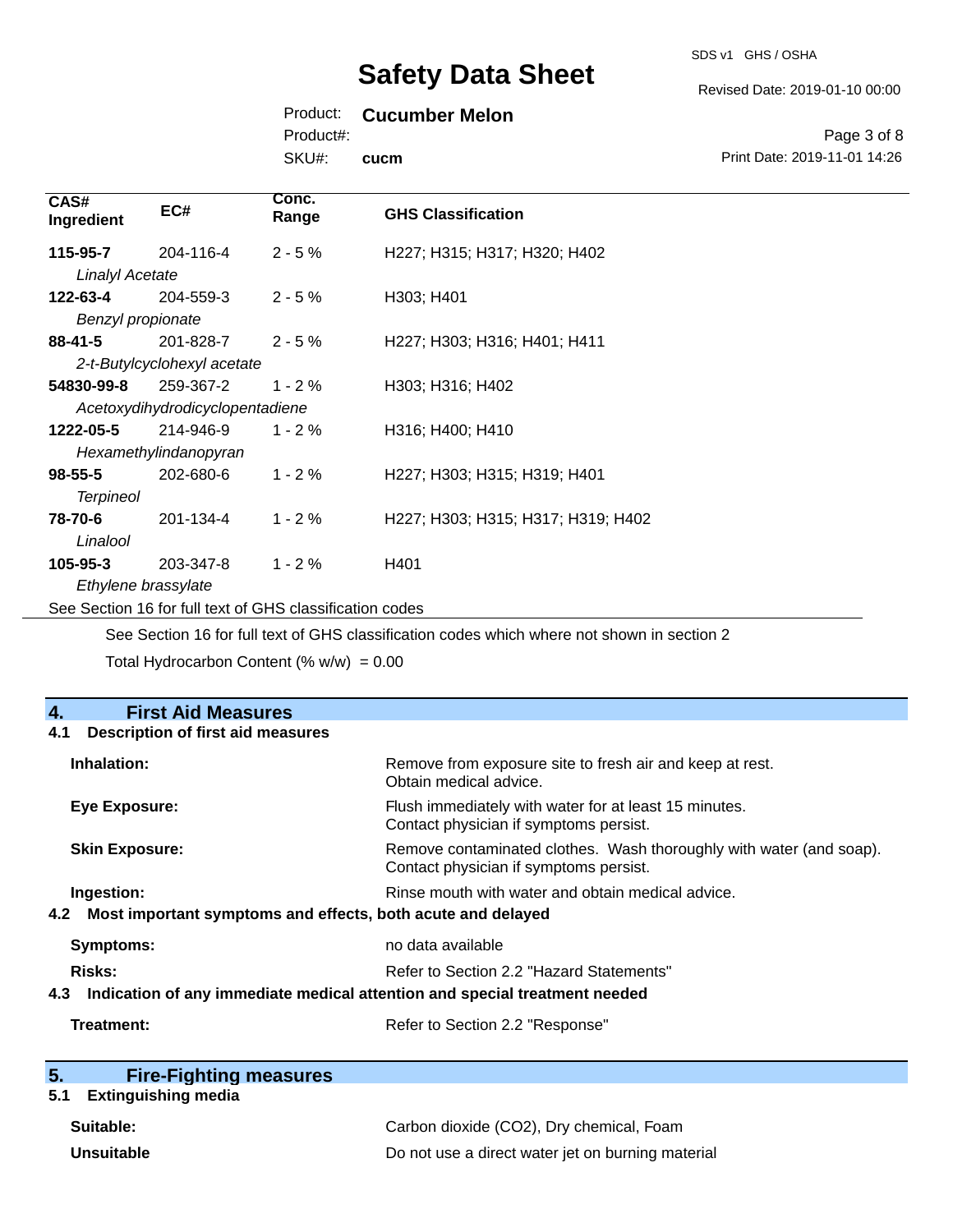SDS v1 GHS / OSHA

Revised Date: 2019-01-10 00:00

Product: **Cucumber Melon** 

SKU#: Product#: **cucm**

Page 4 of 8 Print Date: 2019-11-01 14:26

**5.2 Special hazards arising from the substance or mixture**

**During fire fighting:** Water may be ineffective

**5.3 Advice for firefighters**

**Further information:** Standard procedure for chemical fires

#### **6. Accidental Release Measures**

#### **6.1 Personal precautions, protective equipment and emergency procedures**

Avoid inhalation and contact with skin and eyes. A self-contained breathing apparatus is recommended in case of a major spill.

#### **6.2 Environmental precautions**

Keep away from drains, soil, and surface and groundwater.

#### **6.3 Methods and materials for containment and cleaning up**

Clean up spillage promptly. Remove ignition sources. Provide adequate ventilation. Avoid excessive inhalation of vapors. Gross spillages should be contained by use of sand or inert powder and disposed of according to the local regulations.

#### **6.4 Reference to other sections**

Not Applicable

#### **7. Handling and Storage**

#### **7.1 Precautions for safe handling**

Apply according to good manufacturing and industrial hygiene practices with proper ventilation. Do not drink, eat or smoke while handling. Respect good personal hygiene.

#### **7.2 Conditions for safe storage, including any incompatibilities**

Store in a cool, dry and ventilated area away from heat sources and protected from light in tightly closed original container. Avoid uncoated metal container. Keep air contact to a minimum.

#### **7.3 Specific end uses**

No information available

#### **8. Exposure Controls/Personal Protection**

#### **8.1 Control parameters**

**Exposure Limits: Component** ACGIH TWA ppm STEL ppm TWA ppm STEL ppm ACGIH **OSHA** OSHA **140-11-4** *Benzyl acetate* 10 **Engineering Controls:** Use local exhaust as needed.

#### **8.2 Exposure controls - Personal protective equipment**

| Eye protection:                | Tightly sealed goggles, face shield, or safety glasses with brow guards and side shields, etc.<br>as may be appropriate for the exposure |
|--------------------------------|------------------------------------------------------------------------------------------------------------------------------------------|
| <b>Respiratory protection:</b> | Avoid excessive inhalation of concentrated vapors. Apply local ventilation where appropriate.                                            |
| <b>Skin protection:</b>        | Avoid Skin contact. Use chemically resistant gloves as needed.                                                                           |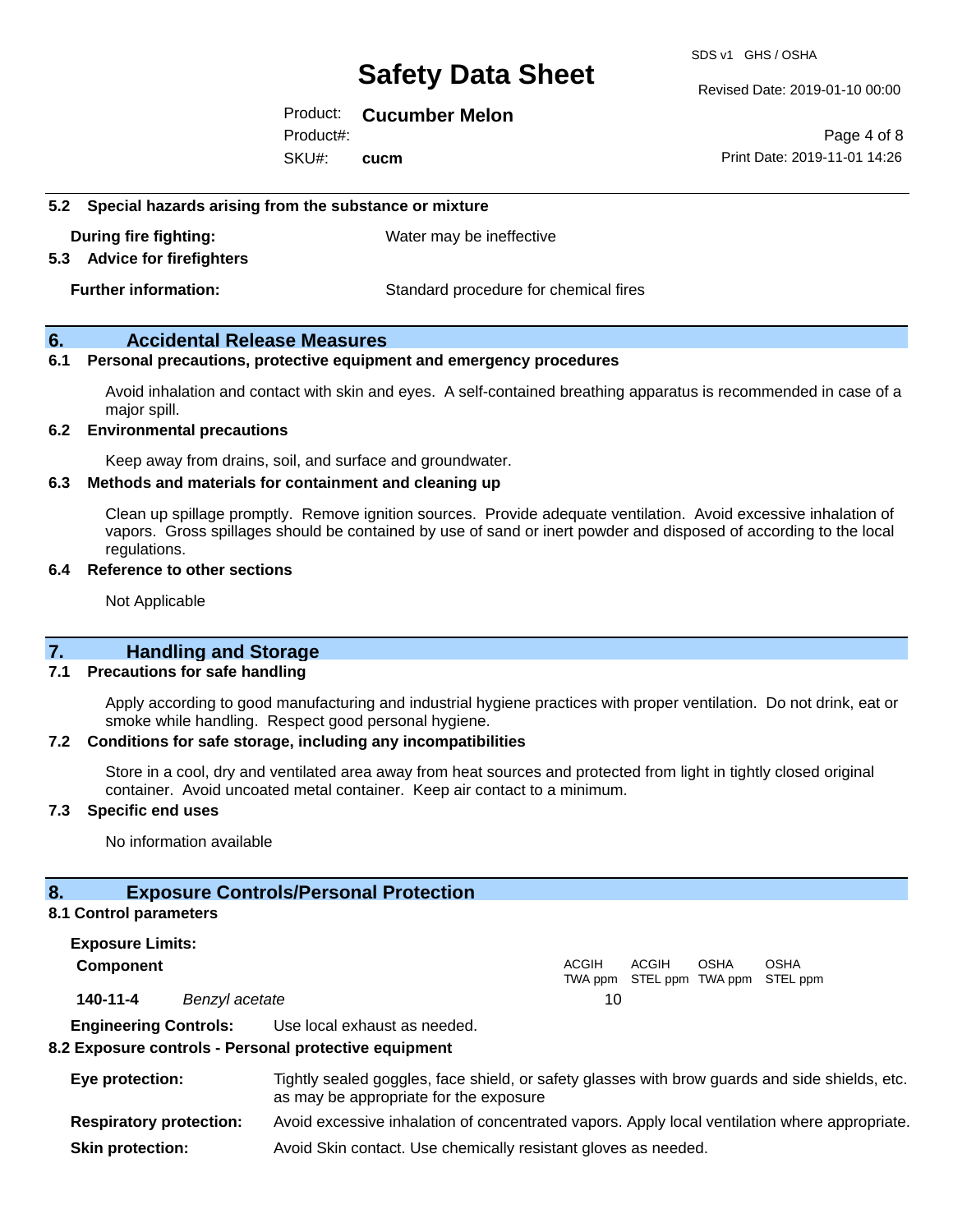Revised Date: 2019-01-10 00:00

Product: **Cucumber Melon** 

SKU#: Product#: **cucm**

Page 5 of 8 Print Date: 2019-11-01 14:26

# **9. Physical and Chemical Properties**

#### **9.1 Information on basic physical and chemical properties**

| Appearance:                  | Liquid                             |
|------------------------------|------------------------------------|
| Odor:                        | Conforms to Standard               |
| Color:                       | Colorless to Nearly Colorless (G0) |
| <b>Viscosity:</b>            | Liquid                             |
| <b>Freezing Point:</b>       | Not determined                     |
| <b>Boiling Point:</b>        | Not determined                     |
| <b>Melting Point:</b>        | Not determined                     |
| <b>Flashpoint (CCCFP):</b>   | >200 F (93.33 C)                   |
| <b>Auto flammability:</b>    | Not determined                     |
| <b>Explosive Properties:</b> | None Expected                      |
| <b>Oxidizing properties:</b> | None Expected                      |
| Vapor Pressure (mmHg@20 C):  | 0.1037                             |
| %VOC:                        | 0.10                               |
| Specific Gravity @ 25 C:     | 1.0640                             |
| Density @ 25 C:              | 1.0610                             |
| Refractive Index @ 20 C:     | 1.5325                             |
| Soluble in:                  | Oil                                |

### **10. Stability and Reactivity**

| 10.1 Reactivity                         | None                                               |
|-----------------------------------------|----------------------------------------------------|
| <b>10.2 Chemical stability</b>          | Stable                                             |
| 10.3 Possibility of hazardous reactions | None known                                         |
| <b>10.4 Conditions to avoid</b>         | None known                                         |
| 10.5 Incompatible materials             | Strong oxidizing agents, strong acids, and alkalis |
| 10.6 Hazardous decomposition products   | None known                                         |

| 11. | <b>Toxicological Information</b>  |  |
|-----|-----------------------------------|--|
|     | <b>11.1 Toxicological Effects</b> |  |

Acute Toxicity Estimates (ATEs) based on the individual Ingredient Toxicity Data utilizing the "Additivity Formula"

| Acute toxicity - Oral - (Rat) mg/kg          | (LD50: 1949.9017) Harmful if swallowed                   |
|----------------------------------------------|----------------------------------------------------------|
| Acute toxicity - Dermal - (Rabbit) mg/kg     | (LD50: 4228.3982) May be harmful in contact with skin    |
| Acute toxicity - Inhalation - (Rat) mg/L/4hr | (LD50: 75.3733) May be harmful if inhaled                |
| <b>Skin corrosion / irritation</b>           | May be harmful if inhaled                                |
| Serious eye damage / irritation              | Not classified - the classification criteria are not met |
| <b>Respiratory sensitization</b>             | Not classified - the classification criteria are not met |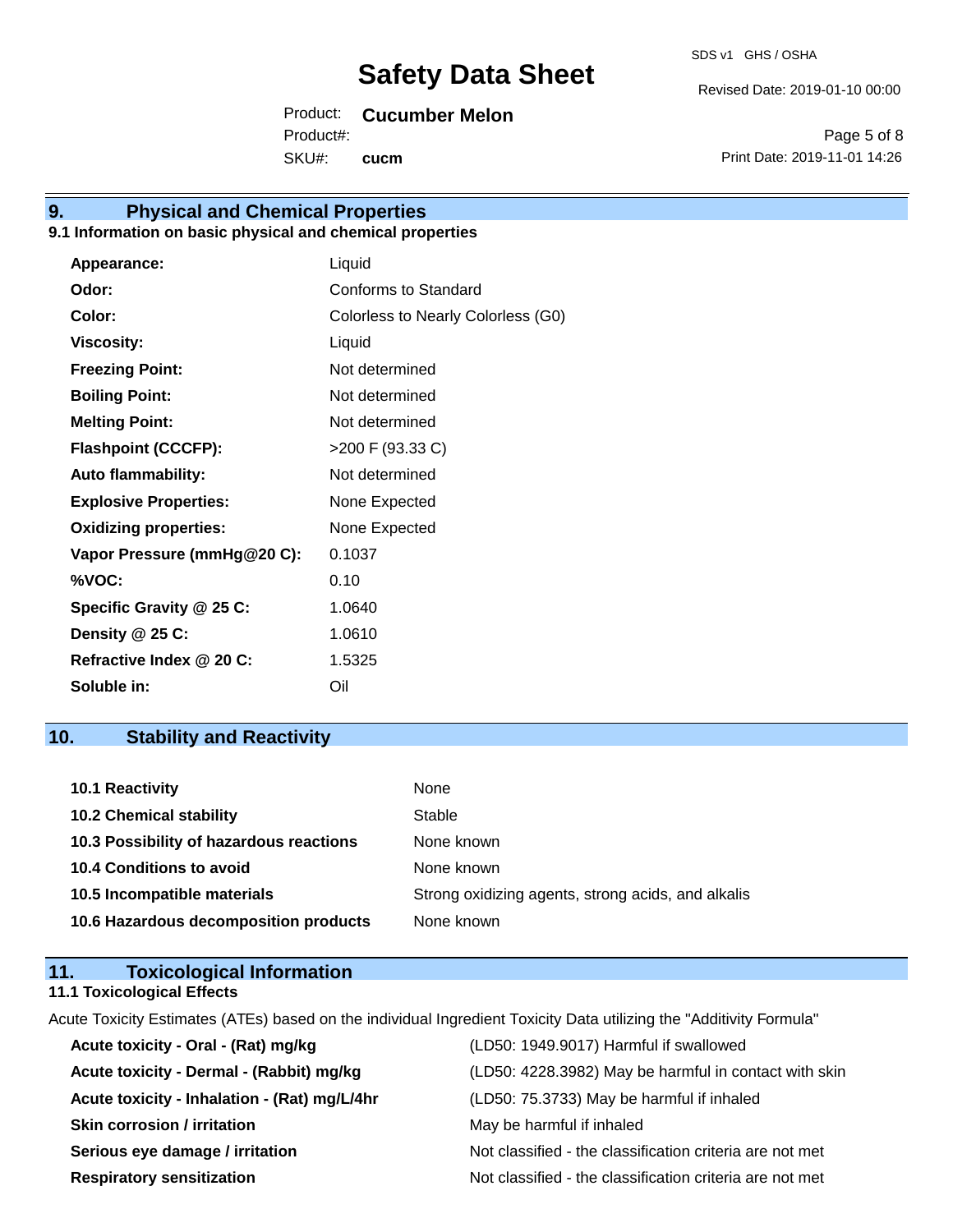SDS v1 GHS / OSHA

Revised Date: 2019-01-10 00:00

Product: **Cucumber Melon** 

SKU#: Product#: **cucm**

Page 6 of 8 Print Date: 2019-11-01 14:26

| May cause an allergic skin reaction                      |
|----------------------------------------------------------|
| Not classified - the classification criteria are not met |
| Not classified - the classification criteria are not met |
| Not classified - the classification criteria are not met |
| Not classified - the classification criteria are not met |
| Not classified - the classification criteria are not met |
| Not classified - the classification criteria are not met |
|                                                          |

| <b>Ecological Information</b><br>12. |                                                 |  |  |
|--------------------------------------|-------------------------------------------------|--|--|
| <b>12.1 Toxicity</b>                 |                                                 |  |  |
| <b>Acute acquatic toxicity</b>       | Very Toxic to aquatic life                      |  |  |
| <b>Chronic acquatic toxicity</b>     | Toxic to aquatic life with long lasting effects |  |  |
| <b>Toxicity Data on soil</b>         | no data available                               |  |  |
| <b>Toxicity on other organisms</b>   | no data available                               |  |  |
| 12.2 Persistence and degradability   | no data available                               |  |  |
| 12.3 Bioaccumulative potential       | no data available                               |  |  |
| 12.4 Mobility in soil                | no data available                               |  |  |
| 12.5 Other adverse effects           | no data available                               |  |  |
|                                      |                                                 |  |  |

#### **13. Disposal Conditions**

#### **13.1 Waste treatment methods**

Do not allow product to reach sewage systems. Dispose of in accordance with all local and national regulations. Send to a licensed waste management company.The product should not be allowed to enter drains, water courses or the soil. Do not contaminate ponds, waterways or ditches with chemical or used container.

### **14. Transport Information**

| <b>Marine Pollutant</b>                                       | Yes. Ingredient of greatest environmental impact:<br>120-51-4 : (60 - 70 %) : Benzyl Benzoate |              |                                     |                 |               |
|---------------------------------------------------------------|-----------------------------------------------------------------------------------------------|--------------|-------------------------------------|-----------------|---------------|
| <b>Regulator</b>                                              |                                                                                               | <b>Class</b> | <b>Pack Group</b>                   | <b>Sub Risk</b> | UN-nr.        |
| U.S. DOT (Non-Bulk)                                           |                                                                                               |              | Not Regulated - Not Dangerous Goods |                 |               |
| <b>Chemicals NOI</b>                                          |                                                                                               |              |                                     |                 |               |
| <b>ADR/RID (International Road/Rail)</b>                      |                                                                                               |              |                                     |                 |               |
| <b>Environmentally Hazardous</b><br>Substance, Liquid, n.o.s. |                                                                                               | 9            | Ш                                   |                 | UN3082        |
| <b>IATA (Air Cargo)</b>                                       |                                                                                               |              |                                     |                 |               |
| <b>Environmentally Hazardous</b><br>Substance, Liquid, n.o.s. |                                                                                               | 9            | Ш                                   |                 | <b>UN3082</b> |
| IMDG (Sea)                                                    |                                                                                               |              |                                     |                 |               |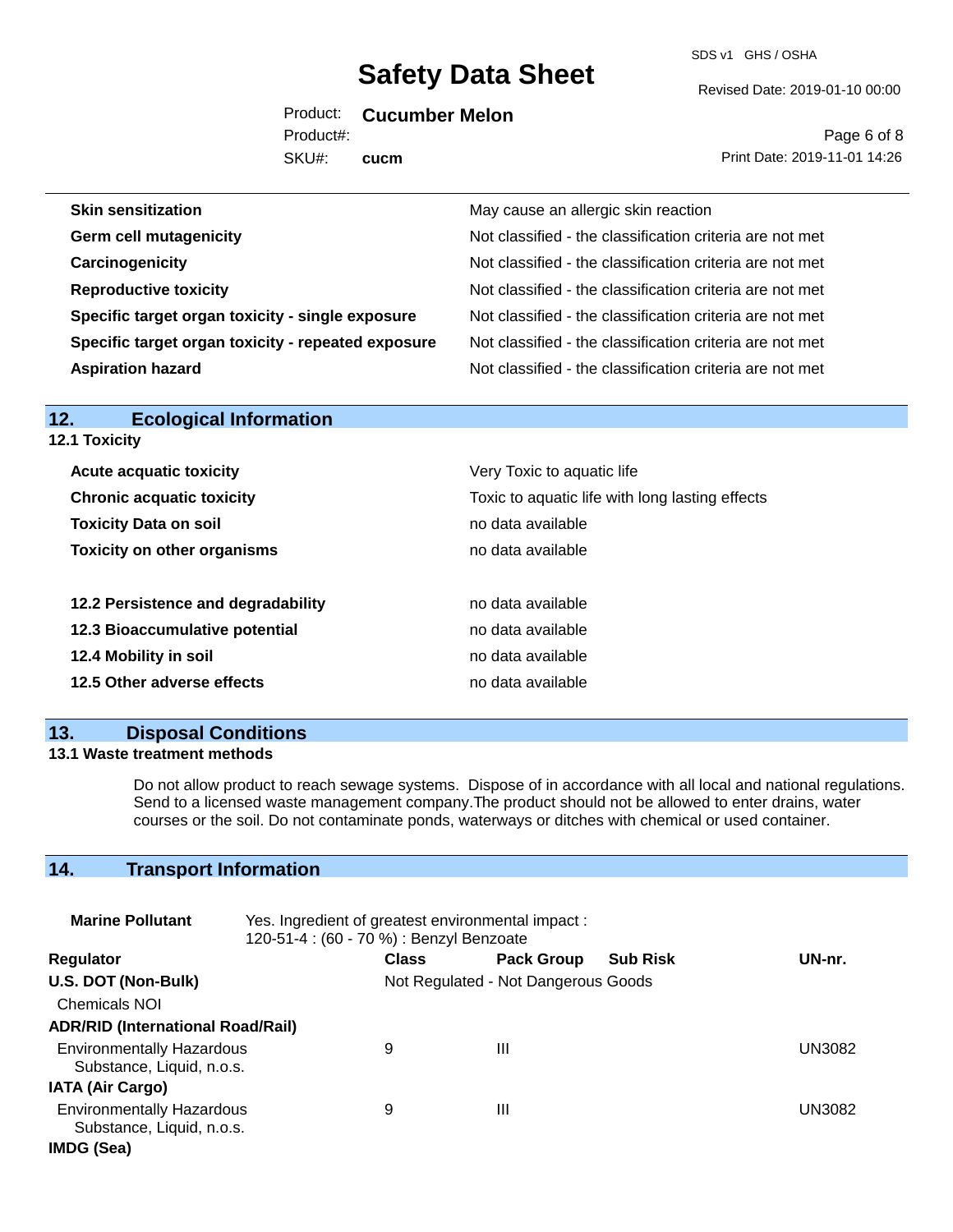SDS v1 GHS / OSHA

|                                                                         | <b>Safety Data Sheet</b> |      |                                                                                                  | Revised Date: 2019-01-10 00:00 |  |
|-------------------------------------------------------------------------|--------------------------|------|--------------------------------------------------------------------------------------------------|--------------------------------|--|
|                                                                         | Product:<br>Product#:    |      | <b>Cucumber Melon</b>                                                                            | Page 7 of 8                    |  |
|                                                                         | SKU#:                    | cucm |                                                                                                  | Print Date: 2019-11-01 14:26   |  |
| <b>Environmentally Hazardous</b><br>Substance, Liquid, n.o.s.           |                          | 9    | Ш                                                                                                | UN3082                         |  |
| 15.<br><b>Regulatory Information</b><br><b>U.S. Federal Regulations</b> |                          |      |                                                                                                  |                                |  |
| <b>TSCA (Toxic Substance Control Act)</b>                               |                          |      | All components of the substance/mixture are listed or exempt                                     |                                |  |
| 40 CFR(EPCRA, SARA, CERCLA and CAA)<br><b>U.S. State Regulations</b>    |                          |      | This product contains NO components of concern.                                                  |                                |  |
| <b>California Proposition 65 Warning</b><br><b>Canadian Regulations</b> |                          |      | No Warning required                                                                              |                                |  |
| <b>DSL</b>                                                              |                          |      | 100.00% of the components are listed or exempt. The following<br>components are NOT on the List: |                                |  |

### **16. Other Information**

#### **GHS H-Statements referred to under section 3 and not listed in section 2**

| H227 : Combustible liquid                                | H303 : May be harmful if swallowed                             |
|----------------------------------------------------------|----------------------------------------------------------------|
| H315 : Causes skin irritation                            | H319 : Causes serious eye irritation                           |
| H320 : Causes eye irritation                             | H401 : Toxic to aquatic life                                   |
| H402 : Harmful to aquatic life                           | H410 : Very toxic to aquatic life with long lasting<br>effects |
| H412 : Harmful to aquatic life with long lasting effects |                                                                |
| <b>Total Fractional Values</b>                           |                                                                |
| (TFV) Risk                                               | Risk<br>(TFV).                                                 |
| (66.34) Acute Toxicity Inhalation, Category 5            | (33.08) Aquatic Chronic Toxicity, Category 3                   |
| (4.00) Sensitization, Skin, Category 1B                  | (3.28) Aquatic Chronic Toxicity, Category 2                    |
| (3.09) Aquatic Chronic Toxicity, Category 4              | (2.63) Aquatic Acute Toxicity, Category 1                      |
| (1.88) Skin Corrosion/Irritation, Category 3             | (1.18) Acute Toxicity Dermal, Category 5                       |
| (1.03) Acute Toxicity Oral, Category 4                   |                                                                |

815580-59-7 453-570-1 <= 3 ppm 3-Cyclohexene-1-carboxylic acid, 2,6,6-trimethyl-, methyl ester

#### Remarks

This safety data sheet is based on the properties of the material known to Wellington Fragrance at the time the data sheet was issued. The safety data sheet is intended to provide information for a health and safety assessment of the material and the circumstances, under which it is packaged, stored or applied in the workplace. For such a safety assessment Wellington Fragrance holds no responsibility. This document is not intended for quality assurance purposes.